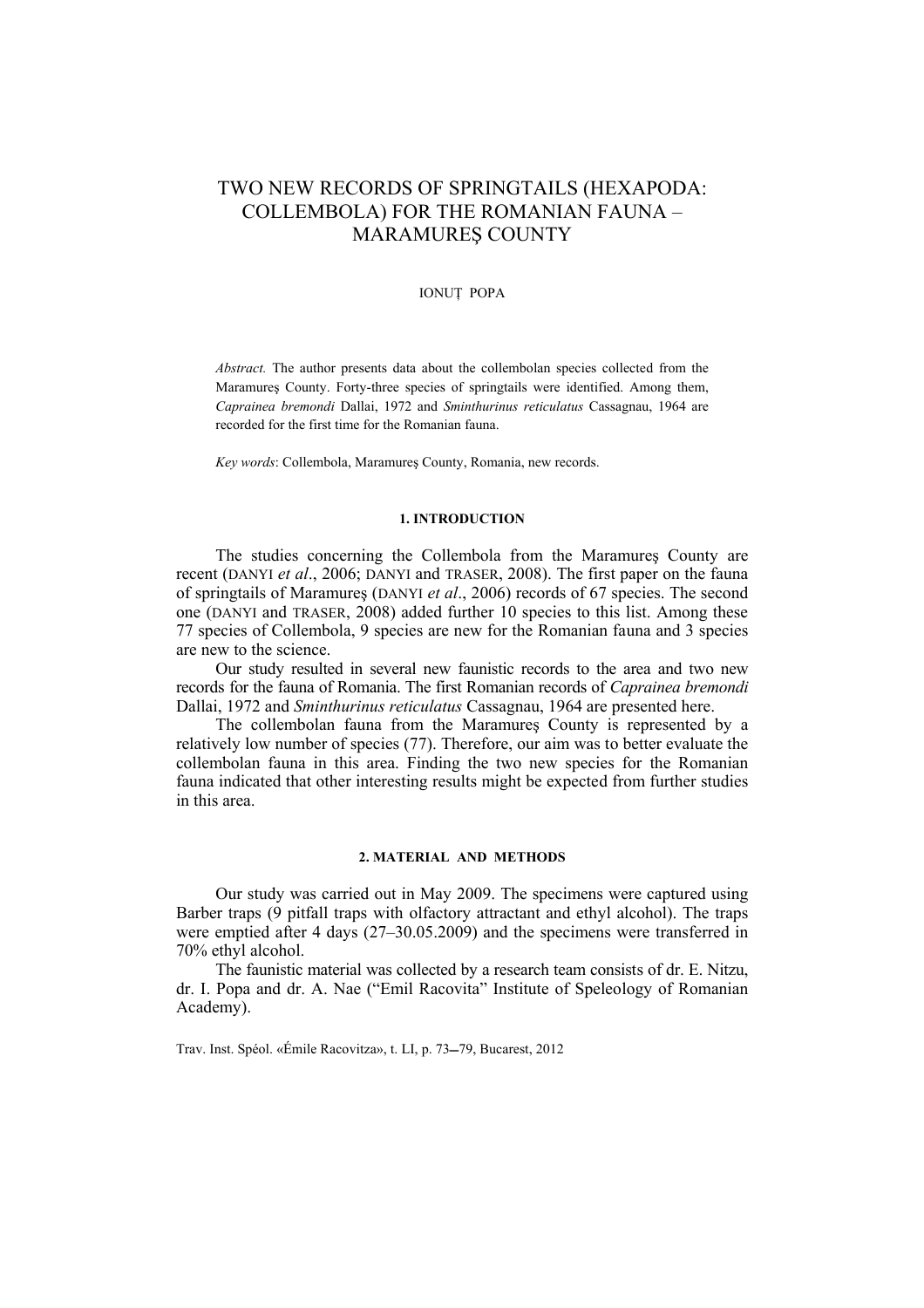The sampling sites are:

#### ● **Station 1 – Solovan Hill**

The Solovan Hill is situated close to the south part of the Sighetu Marmatiei town. Phytogeographically, it is framed in Central-European province, Oriental Carpathians sub province, Oaş-Gutâi-Văratec Mountains circumscription, which includes the hillock level. It represents a connection area between the volcanic mountains and the Maramureş Depression. It is aligned on a SE-NV direction for approximately 10 km. The relief energy is 352 m (between 264 and 616 m). The Solovan Hill is formed by sedimentary rocks (grit stones, clay, conglomerates), generally with a horizontal orientation (http://www.marasilva.ro/AP22.php).

Six pitfall traps were placed in this sector, as follows:

- $-$  47° 54' 7'' N, 23° 52' 6'' E, 414 m elevation, two pitfall traps;
- $-$  47° 54' 4'' N, 23° 52' 8'' E, 565 m elevation, one pitfall trap;
- $-$  47° 55' 0.4'' N, 23° 52' 53'' E, 328 m elevation, three pitfall traps.

# ● **Station 2 – Gutin Forest**

A *Fagus sylvatica* and *Picea abies* mixed forest situated in Sighetu Marmatiei town  $(47^{\circ} 41' 59'$  N,  $23^{\circ} 46' 57'$  E, 888 m elevation). Three pitfall traps were placed in this sector.

#### **3. RESULTS AND DISCUSSIONS**

In this paper we used the systematics and taxonomy according to BELLINGER *et al.* (1996-2012). We identified 43 species of Collembola, belonging to 12 families and 28 genera. Among them, 25 species were collected from the Solovan Hill (St. I) and 24 species from the Gutin Forest (St. II). Only 6 species are common to both stations. (*Table 1*).

| <b>Species</b>                         | St. I.       | St. II. Gutin | <b>General Distribution</b> |
|----------------------------------------|--------------|---------------|-----------------------------|
|                                        | Solovan Hill | Forest        |                             |
| Ord. Poduromorpha                      |              | $^{+}$        | Palaearctic                 |
| Fam. Neanuridae                        |              |               |                             |
| 1. Pseudachorutes dubius Krausbauer,   |              |               |                             |
| 1898                                   |              |               |                             |
| 2. Pseudachorutes palmiensis Borner,   | $^{+}$       |               | Europe                      |
| 1903                                   |              |               |                             |
| 3. Pseudachorutes subcrassus Tullberg, | $^{+}$       |               | Europe                      |
| 1871                                   |              |               |                             |
|                                        |              |               |                             |

| ant |  |
|-----|--|
|-----|--|

The list of collembolan species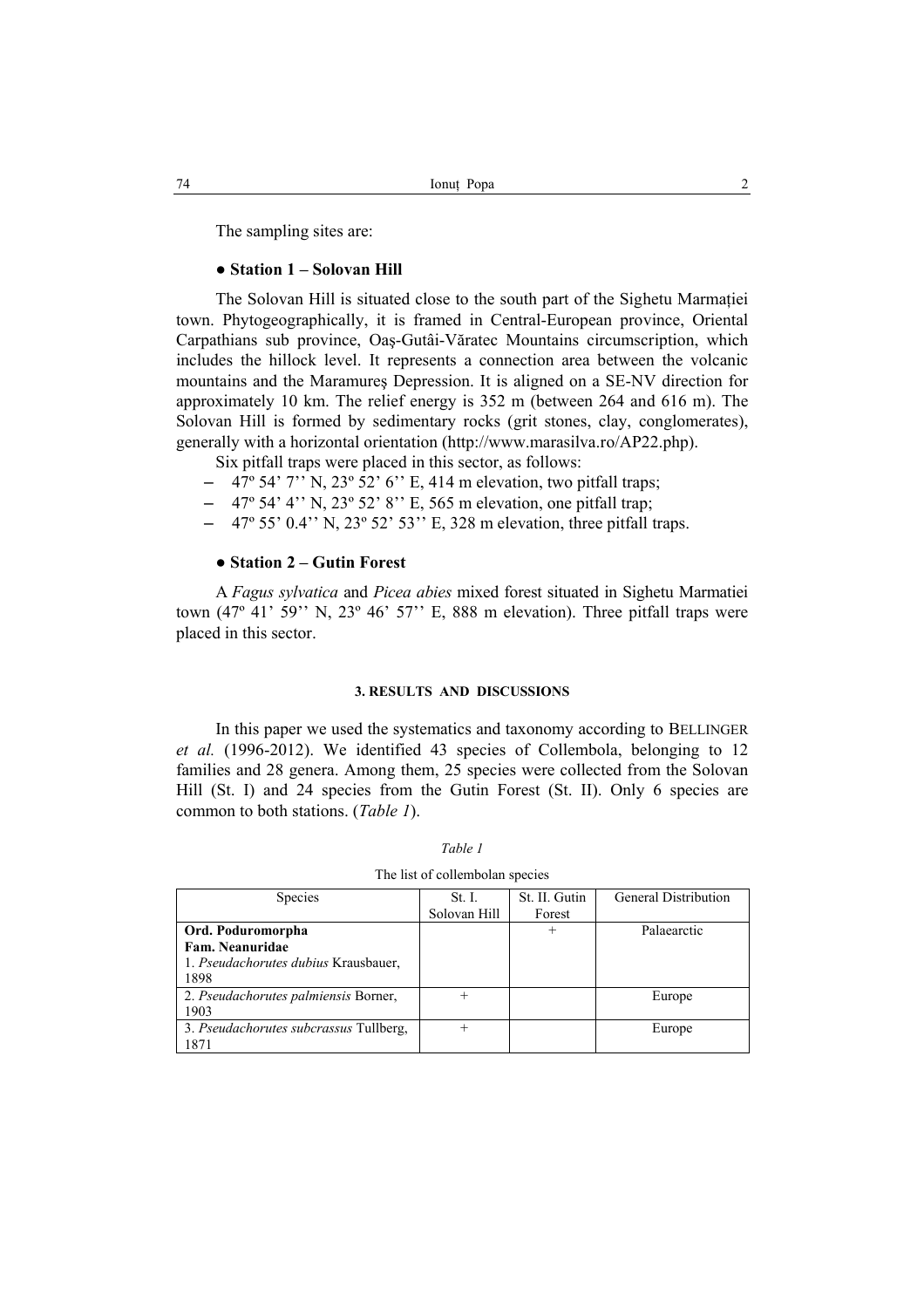| Species                                 | St. I.          | St. II. Gutin   | General Distribution   |
|-----------------------------------------|-----------------|-----------------|------------------------|
|                                         | Solovan Hill    | Forest          |                        |
| 4. Thaumanura carolii (Stach, 1920)     | $\! + \!\!\!\!$ |                 | Europe                 |
| Fam. Brachystomellidae                  | $^{+}$          |                 | Cosmopolitan           |
| 5. Brachystomella parvula (Schaffer,    |                 |                 |                        |
| 1896)                                   |                 |                 |                        |
| Fam. Odontellidae                       |                 | $^{+}$          | Europe                 |
| 6. Superodontella empodialis (Stach,    |                 |                 |                        |
| 1934)                                   |                 |                 |                        |
| 7. Xenyllodes armatus Axelson, 1903     |                 | $\! + \!\!\!\!$ | Holarctic              |
| Fam. Hypogastruridae                    | $+$             |                 | Palaearctic            |
| 8. Ceratophysella granulata Stach,      |                 |                 |                        |
| 1949                                    |                 |                 |                        |
| 9. Ceratophysella luteospina (Stach,    | $+$             |                 | Central and Eastern    |
| 1919)                                   |                 |                 | Europe                 |
| 10. Ceratophysella silvatica Rusek,     |                 | $+$             | Europe, Carpathian     |
| 1964                                    |                 |                 | Mts.                   |
| 11. Hypogastrura tullbergi (Schaffer,   | $^{+}$          |                 | Holarctic              |
| 1900)                                   |                 |                 |                        |
| Fam. Onychiuridae                       |                 | $+$             | Europe                 |
| 12. Archaphorura serratotuberculata     |                 |                 |                        |
| (Stach, 1933)                           |                 |                 |                        |
| 13. Protaphorura quadriocellata (Gisin, |                 | $+$             | Europe                 |
| 1947)                                   |                 |                 |                        |
| 14. Tetrodontophora bielanensis         | $^{+}$          | $^{+}$          | Central Europe, Balkan |
| (Waga, 1842)                            |                 |                 | Peninsula              |
| Ord. Entomobryomorpha                   | $^{+}$          | $^{+}$          | Holarctic              |
| Fam. Tomoceridae                        |                 |                 |                        |
| 15. Pogonognathellus flavescens         |                 |                 |                        |
| (Tullberg, 1871)                        |                 |                 |                        |
| 16. Pogonognathellus longicornis        | $+$             |                 | Palaearctic            |
| (Muller, 1776)                          |                 |                 |                        |
| 17. Tomocerus minor (Lubbock, 1862)     | $\! + \!\!\!\!$ | $+$             | Holarctic              |
| 18. Tomocerus vulgaris (Tullberg,       | $\! + \!\!\!\!$ |                 | Holarctic              |
| 1871)                                   |                 |                 |                        |
| Fam. Isotomidae                         |                 | $\! + \!\!\!\!$ | Europe                 |
| 19. Desoria nivea Schaffer, 1896        |                 |                 |                        |
| 20. Desoria olivacea (Tullberg, 1871)   |                 | $^+$            | Europe                 |
| 21. Desoria violacea (Tullberg, 1876)   | $\! + \!$       | $^{+}$          | Europe, Asia           |
| 22. Folsomia penicula Bagnall, 1939     | $+$             |                 | Palaearctic            |
| 23. Folsomia quadrioculata (Tullberg,   |                 | $\! + \!\!\!\!$ | Holarctic              |
| 1871)                                   |                 |                 |                        |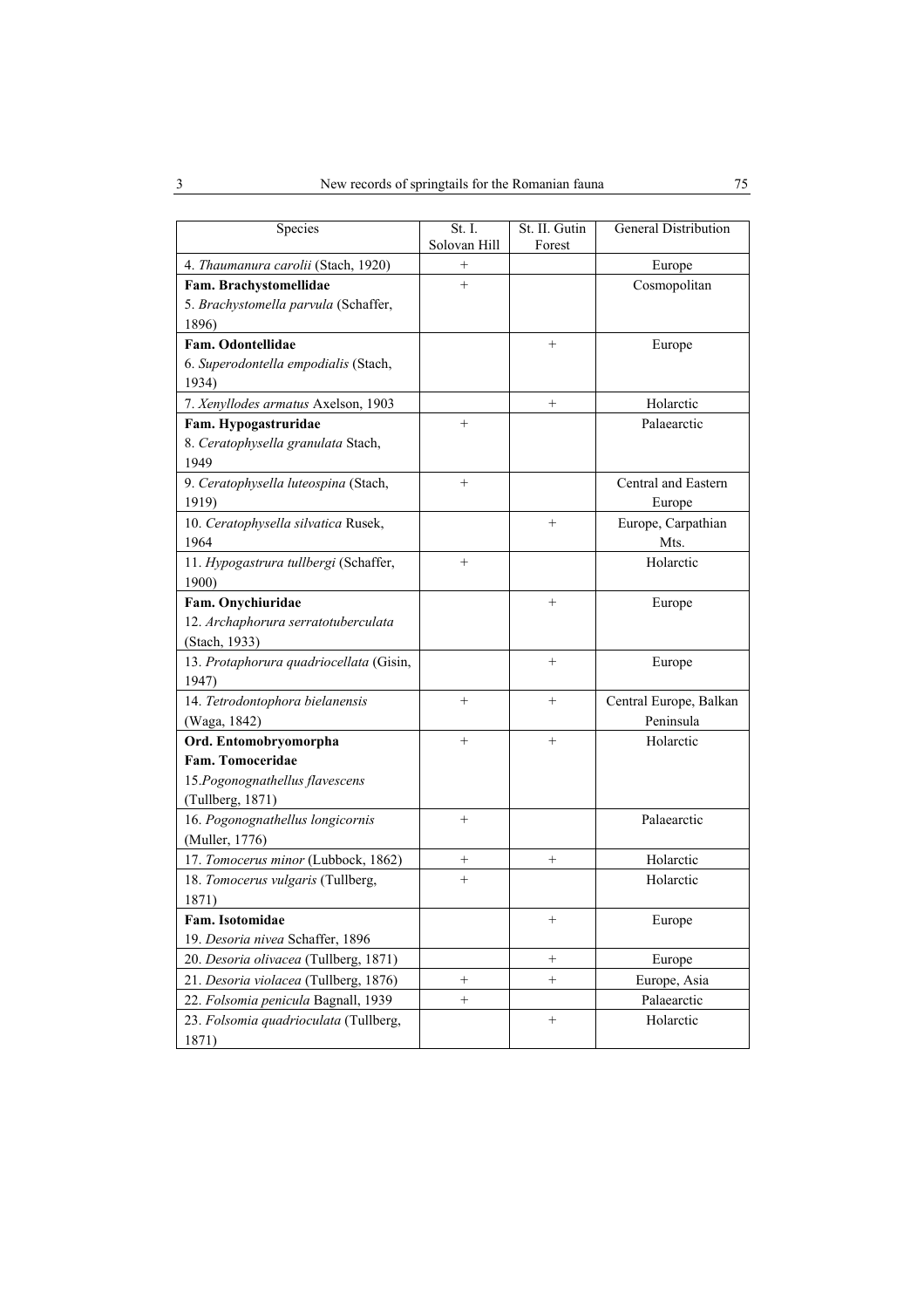Ionuţ Popa 4 76

| Species                                   | St. I.<br>Solovan Hill | St. II. Gutin<br>Forest | General Distribution    |
|-------------------------------------------|------------------------|-------------------------|-------------------------|
| 24. Isotomurus palustris (Muller, 1776)   | $^{+}$                 |                         | Holarctic               |
| 25. Tetracanthella pilosa (Schott, 1891)  |                        | $\ddot{}$               | Eastern Europe          |
| 26. Vertagopus cinereus (Nicolet, 1842)   |                        | $^{+}$                  | Europe                  |
| Fam. Entomobryidae                        | $^{+}$                 |                         | Palaearctic             |
| 27. Entomobrya marginata (Tullberg,       |                        |                         |                         |
| 1871)                                     |                        |                         |                         |
| 28. Heteromurus nitidus (Templeton,       | $^{+}$                 |                         | Holarctic               |
| 1835)                                     |                        |                         |                         |
| 29. Lepidocyrtus lignorum (Fabricius,     | $^{+}$                 | $^{+}$                  | Holarctic               |
| 1775)                                     |                        |                         |                         |
| 30. Lepidocyrtus paradoxus Uzel, 1891     | $^{+}$                 |                         | Holarctic               |
| 31. Orchesella bifasciata Nicolet, 1842   | $^{+}$                 |                         | Europe                  |
| 32. Orchesella pontica Ionescu, 1915      | $^{+}$                 | $+$                     | Central and Eastern     |
|                                           |                        |                         | Europe                  |
| 33. Orchesella xerothermica Stach,        | $^{+}$                 |                         | Central Europe          |
| 1960                                      |                        |                         |                         |
| Ord. Symphypleona                         |                        | $^{+}$                  | Palaearctic             |
| Fam. Katiannidae                          |                        |                         |                         |
| 34. Sminthurinus bimaculatus Axelson,     |                        |                         |                         |
| 1902                                      |                        |                         |                         |
| 35. Sminthurinus niger (Lubbock, 1867)    |                        | $^+$                    | Palaearctic             |
| 36. Sminthurinus reticulatus Cassagnau,   |                        | $^{+}$                  | Europe                  |
| 1964*                                     |                        |                         |                         |
| Fam. Sminthuridae                         |                        | $^{+}$                  | Holarctic               |
| 37. <i>Allacma fusca</i> (Linnaeus, 1758) |                        |                         |                         |
| 38. Allacma gallica (Carl, 1899)          |                        | $^{+}$                  | Europe, North Africa    |
| 39. Caprainea bremondi Dallai, 1972*      | $+$                    |                         | Central and Southern    |
|                                           |                        |                         | Europe                  |
| 40. Lipothrix lubbocki (Tullberg, 1872)   |                        | $^{+}$                  | Europe, North Africa    |
| Fam. Bourletiellidae                      |                        | $^{+}$                  | Palaearctic, Australia  |
| 41. Deuterosminthurus bicinctus (Koch     |                        |                         |                         |
| in Herrich-Schäffer, 1840)                |                        |                         |                         |
| Fam. Dicyrtomidae                         | $^{+}$                 |                         | <b>West Palaearctic</b> |
| 42. Dicyrtomina ornata (Nicolet, 1842)    |                        |                         |                         |
| 43. Ptenothrix atra (Linnaeus, 1758)      | $^{+}$                 |                         | Europe                  |

\*first records for the Romanian fauna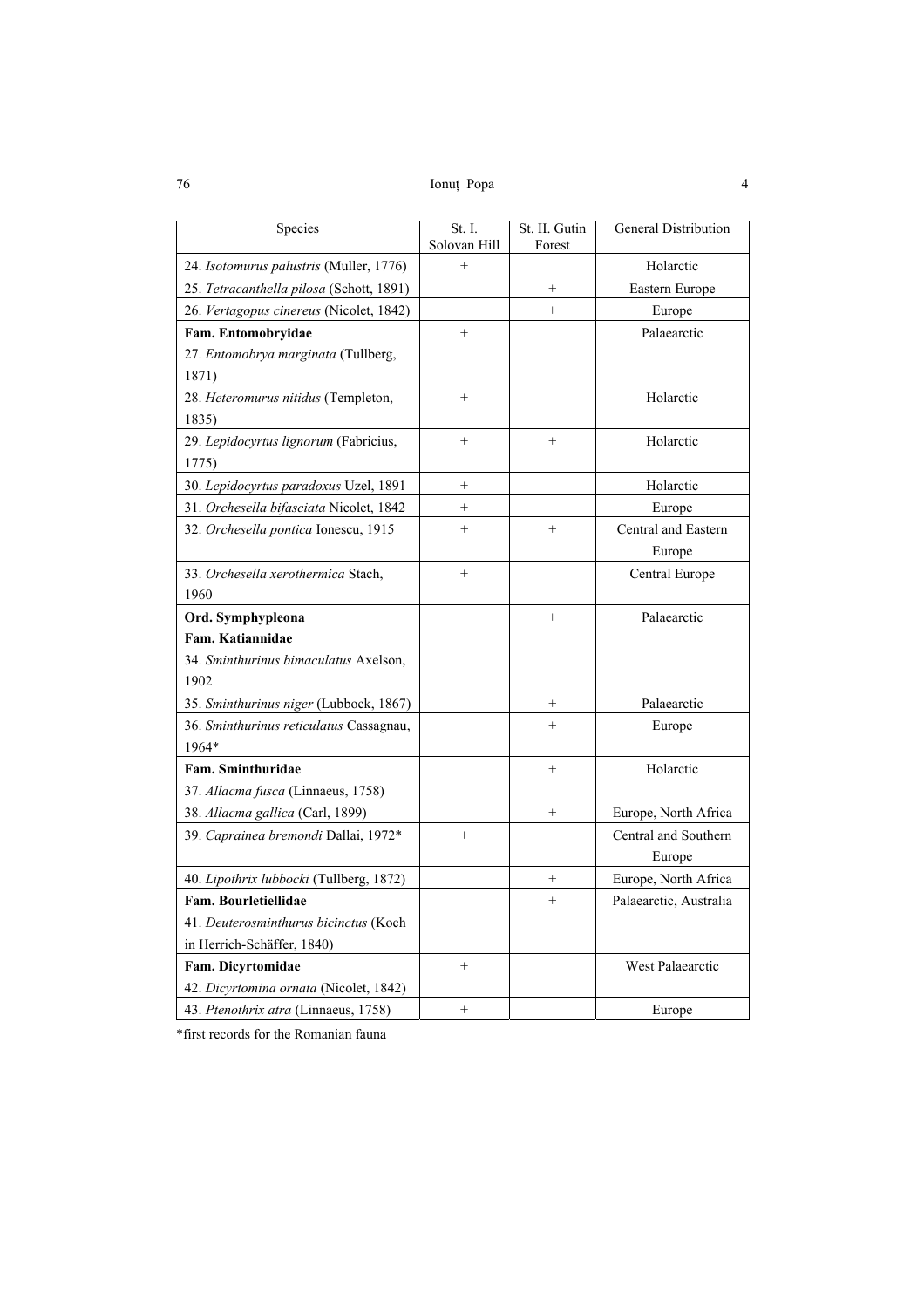*Caprainea bremondi* Dallai, 1972 (3 specimens, 30.05.2009, Barber trap, Solovan Hill, leg. Nitzu, Nae, Popa) is recorded for the first time in the Romanian fauna. According to BRETFELD, 1999, total length of the body is up to 1.2 mm in females, 0.75 mm in males. We identified three females, with a body length between 0.95 mm and 1 mm.

Proportions: Length of antennae: head diagonal = 1.8; Dens: mucro =  $2.9$ ; Appendices anales: mucro  $= 1$ . Background color yellow, large abdomen with dark purple pigment in varying patches and stripes; antennae purple, small abdomen pale  $(Fig.1, A)$ .

Large abdomen with long, straight, rough, and abruptly pointed spines and with normal setae. Distal part of Ant II with 4 short, dorsal setae; Ant III proximally with 4 long, thick setae. Ant IV with 15–17 subsegments. Claws with tunica, inner and basal outer tooth, and short, serrate pseudonychia; empodium with tooth, filaments thin and acuminate, length of empodium I and  $II > claw$ , III < claw. Ventral tube with 2+2, retinaculum with 2 setae. Setae 2 and 3 of furca base as thick, blunt spines (Fig.1, B) (BRETFELD, 1999). Both edges of mucro densely serrate; seta missing. Appendices anales long, thick, setalike, and smooth or rough (Fig.1, C) (SIMON, BACH & GAJU, 1986).

Occurrence: Portugal, Spain, former Yugoslavia and Albania.

Biology: *C. bremondi* lives in warm, humid habitats near the soil in litter and moss (BRETFELD, 1999).



Fig. 1. A – C – *Caprainea bremondi* Dallai, 1972: A – Habitus (Photo by E. Nitzu); B – Setae 1–3 of furca base (after BRETFELD, 1999); C - Appendices anales (after SIMON, BACH & GAJU, 1986).

*Sminthurinus reticulatus* Cassagnau, 1964 (one specimen, 30.05.2009, Barber trap, Gutin Forest, leg. Nitzu, Nae, Popa) was recorded up to now only from France, Spain, Greece, Germany and Finland (BRETFELD, 1999). Total length 0.7 mm. In adults, abdominal segment V fused with large abdomen. Background color yellow, bluish green lateral and cross stripes on large abdomen, head with a dark band between eye-patches (Fig. 2). Other morphological characteristics as in *Sminthurinus aureus* Lubbock, 1862.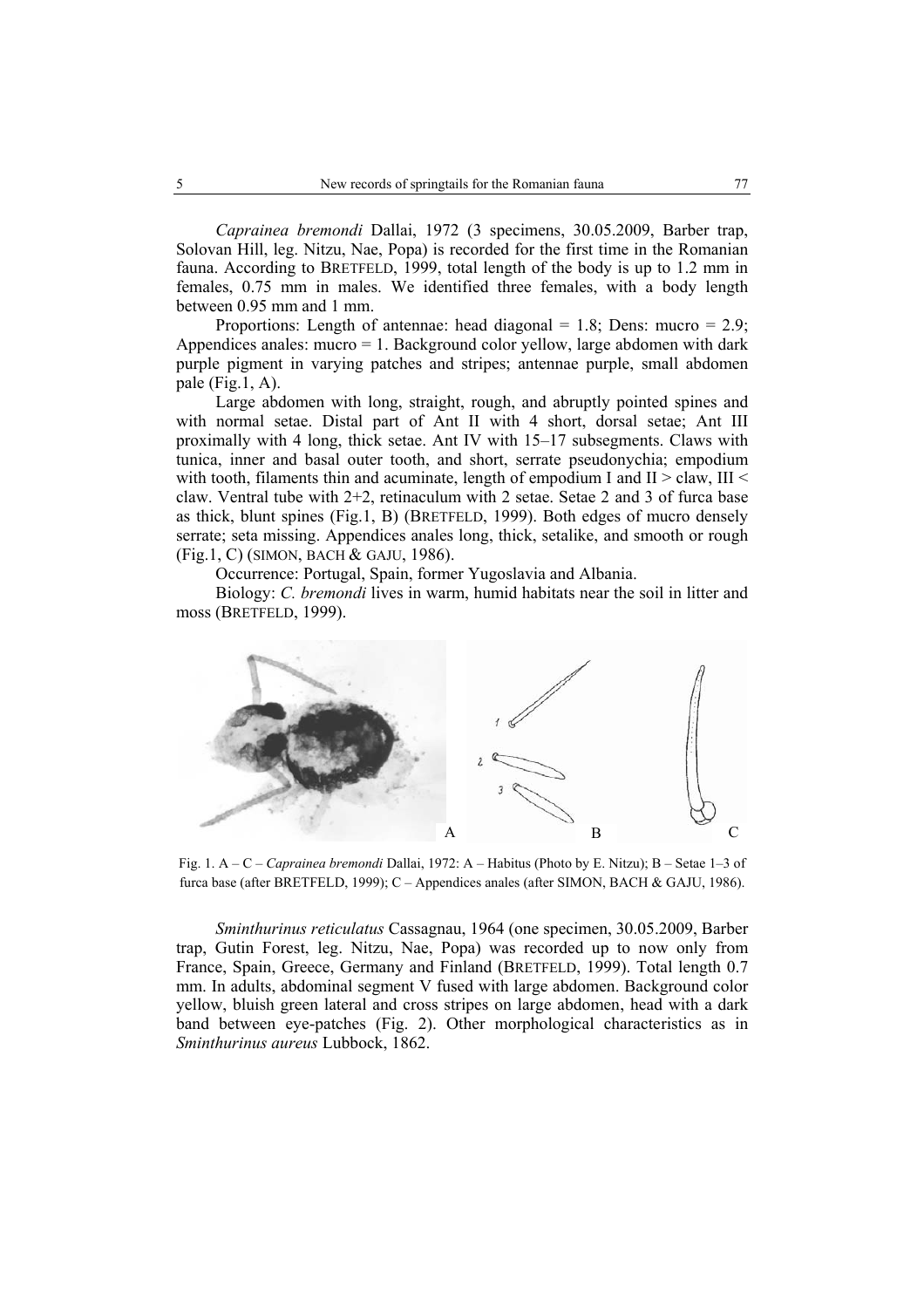Biology: *S. reticulatus* usually lives in soil and moss, but also in fields and dry meadows (BRETFELD, 1999).



Fig. 2 – *Sminthurinus reticulatus* Cassagnau, 1964 (Photo by E. Nitzu).

*Allacma gallica* (Carl, 1899) (one specimen, 30.05.2009, Barber trap, Gutin Forest, leg. Nitzu, Nae, Popa) is reported for the second time in the Romanian fauna; until now the species was recorded only from Retezat Mountains (FALCĂ, 1984). This species prefers warm climates where it occurs near the soil in litter, on dead wood, and in low vegetation (BRETFELD, 1999). We collected it together with three individuals of *Allacma fusca* (Linnaeus, 1758), one individual of *Deuterosminthurus bicinctus* (Koch in Herrich-Schäffer, 1840) and 1 individual of *Sminthurinus niger* (Lubbock, 1867).

*Sminthurinus bimaculatus* Axelson, 1902 (two specimens, 30.05.2009, Barber trap, Gutin Forest, leg. Nitzu, Nae, Popa) was recently reported for the first time in Romania from Maramureş County (DANYI et al., 2006). This is the second record of this species. According to BRETFELD, 1999, *S. bimaculatus* lives in wet moss, but also in more or less dry soils and their low vegetation. We collected it together with one individual of *S. reticulatus,* one individual of *D. bicinctus* and one individual of *Lipothrix lubbocki* (Tullberg, 1872).

*ACKNOWLEDGEMENTS.* The author warmly thanks his colleagues: Dr. Eugen Nitzu and Dr. Augustin Nae for the material of Collembola collected from the Maramureş County and Dr. Eugen Nitzu for the photos taken on the specimens. This study was supported by PN II Natura 2000, Contract No. 31-087/2007